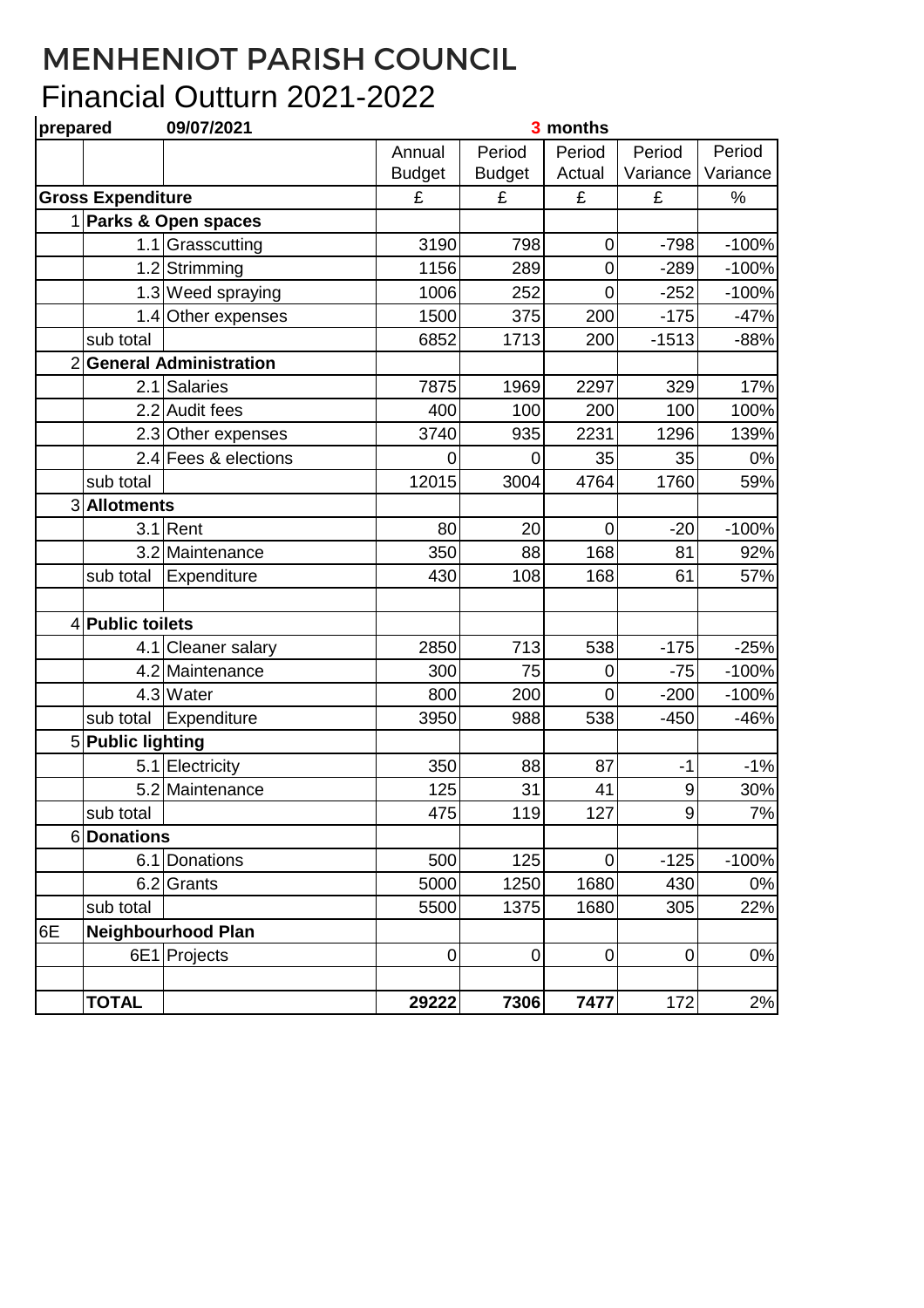|                     |                                       | Annual        | Period        | Period | Period   | Period   |
|---------------------|---------------------------------------|---------------|---------------|--------|----------|----------|
|                     |                                       | <b>Budget</b> | <b>Budget</b> | Actual | Variance | Variance |
| <b>Gross Income</b> |                                       |               |               |        |          |          |
|                     | <b>7 Stautory &amp; Discretionery</b> |               |               |        |          |          |
|                     | 7.1 Council precept                   | 22059         | 5515          | 10192  | 4677     | 21%      |
|                     | 7.2 CTS Grant                         | 594           | 149           | 271    | 123      | 21%      |
|                     | 7.3 Allotment rentals                 | 265           | 66            | 12     | $-54$    | $-20%$   |
|                     | 7.4 Parish paths grants LMP           | 743           | 186           |        | $-186$   | $-25%$   |
|                     | 7.5 Grants                            |               |               | 692    |          |          |
|                     | 7.6 Fees & Other Income               | 61            | 15            | 947    | 932      | 0%       |
|                     | 7.7 Bank interest                     | 500           | 125           | 136    | 11       | 2%       |
|                     | 7.8 Miscellaneous                     |               |               |        | 0        | 0%       |
| <b>TOTAL</b>        |                                       | 24222         | 6056          | 12250  | 11972    | 49%      |